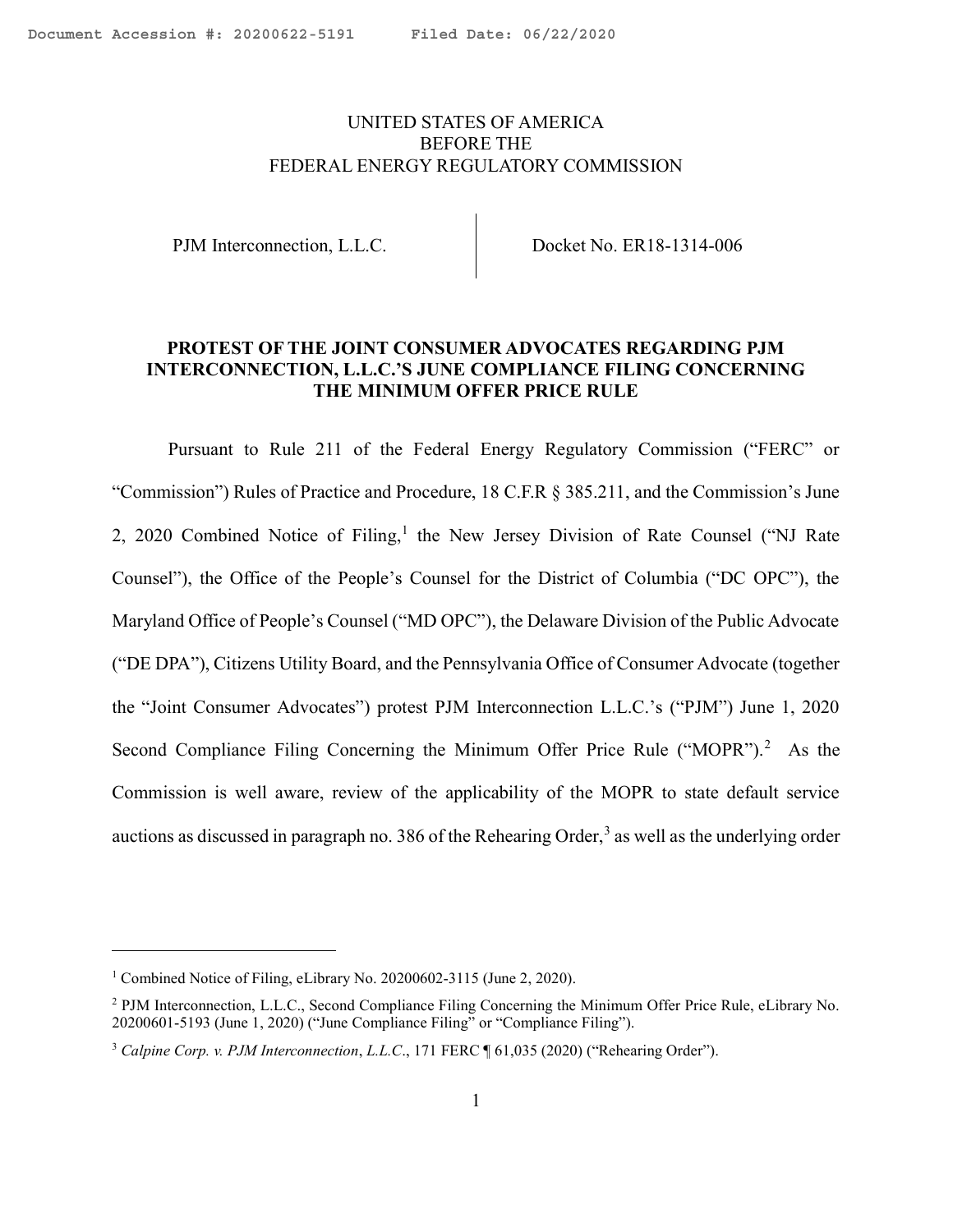issued on December 19, 2019<sup>4</sup> (together the "MOPR Orders"), is now pending before the federal courts. Several of the Joint Consumer Advocates<sup>5</sup> have appealed the MOPR Orders as unjustified intrusions on state policy decision making and impermissible breaches of the cooperative federalism envisioned under the Federal Power Act. These offices reiterate their unqualified view that both the December 19 Order and the Rehearing Order are violations of federal statute and Commission precedent and therefore any compliance filing directed by them is not legally sustainable. While the Joint Consumer Advocates appreciate PJM's attempt to make lemonade from lemons, the morass of implementation questions raised by the June Compliance Filing starkly illustrates why compliance with such an unlawful directive is legally impermissible and practically impossible. Rather than consider the merits of PJM's Compliance Filing, the Commission would far better serve PJM, its stakeholders and sixty million customers in thirteen states and the District of Columbia, and ultimately itself, by reconsidering the series of ill-advised decisions that have led all parties to this point.

### I. THE EXPANDED MOPR, AS ARTICULATED IN THE MOPR ORDERS, IS UNJUST AND UNREASONABLE.

As NJ Rate Counsel, DC OPC, and MD OPC protest in their joint rehearing request, "the 'replacement rate' announced in the December 19 Order is arbitrary, capricious, and unjustly

<sup>4</sup> Calpine Corp. v. PJM Interconnection, L.L.C., 169 FERC ¶ 61,239 (2019) ("December 19 Order").

<sup>&</sup>lt;sup>5</sup> NJ Rate Counsel, DC OPC, MD OPC, and DE DPA have jointly sought appeal of both the December 19 Order and the Rehearing Order. See, New Jersey Division of Rate Counsel, et al. v. Federal Energy Regulatory Commission, Case No. 20-1762. This petition had originally been filed in the U.S. Court of Appeals for the District of Columbia and has been subsequently transferred to the U.S. Court of Appels for the  $7<sup>th</sup>$  Circuit. A separate appeal, similarly styled as New Jersey Division of Rate Counsel, et al. v. Federal Energy Regulatory Commission, was filed with the D.C. Circuit following the Commission's issuance of a tolling order concerning applications for rehearing of the December 19 Order. That petition, Case No. 20-1059, has not yet been transferred to the 7<sup>th</sup> Circuit, and remains pending before the D.C. Circuit.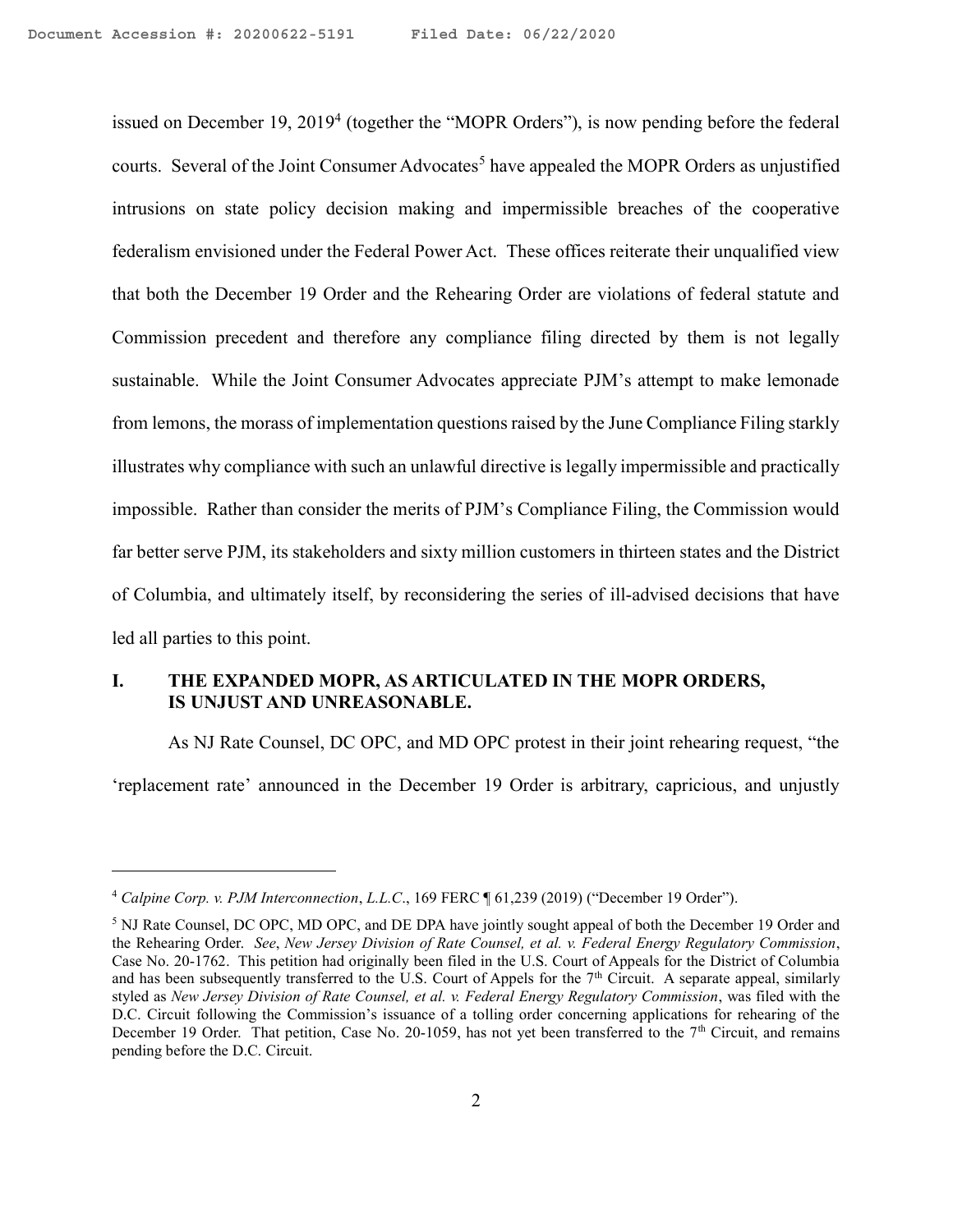discriminatory, and will produce unjust and unreasonable wholesale rates."<sup>6</sup> A broadly applied MOPR will "disconnect the auction, and PJM's [capacity market construct] as a whole, from the region's actual reliability needs and from the foundational precept that resources should compete to provide capacity on the basis of their net costs—those not covered by revenues received from any source for providing other products or services."<sup>7</sup> Similarly, the DE DPA finds that the "December 19 Order's Replacement Rate has the potential to artificially inflate capacity prices by subjecting certain state policy decisions to the expanded [MOPR] even if those state policy decisions/subsidies do not interfere with PJM's wholesale capacity market."<sup>8</sup> PJM, in explaining the need to balance accurate price signals while ensuring reliability, finds that the "December 19 Order, however, does not maintain the careful balance followed by prior Commission orders and, in fact, disrupts the balance that has successfully worked to accommodate the interests of states and integrated utilities, with appropriate guardrails, while maintaining the integrity of the market and ensuring a wholesale rate in the zone of reasonableness."<sup>9</sup>

Each of these rehearing requests emphasizes that the December 19 Order was an unjust and unreasonable departure from clear statutory construct and well-established Commission precedent and contravenes the needs and operational reality of PJM's capacity market construct. Compliance activities that are based on such a legally unsustainable underlying order, even when

<sup>6</sup> Petition for Rehearing of the New Jersey Division of Rate Counsel, the Office of the People's Counsel for the District of Columbia, and the Maryland Office of People's Counsel of the December 19, 2019 Order, eLibrary No. 20200121- 5310 (Jan. 21, 2020) ("NJ-DC-MD Rehearing Request"), p. 2.

 $^7$  Id.

<sup>&</sup>lt;sup>8</sup> Request for Rehearing of Delaware Division of the Public Advocate of the December 19, 2019 Order, eLibrary No. 20200121-5278, p. 2.

<sup>9</sup> Request for Rehearing and Clarification of PJM Interconnection, L.L.C. of the December 19, 2019 Order, eLibrary No. 20200121-5096 (Jan. 21, 2020) ("PJM Rehearing Request"), pp. 3-4.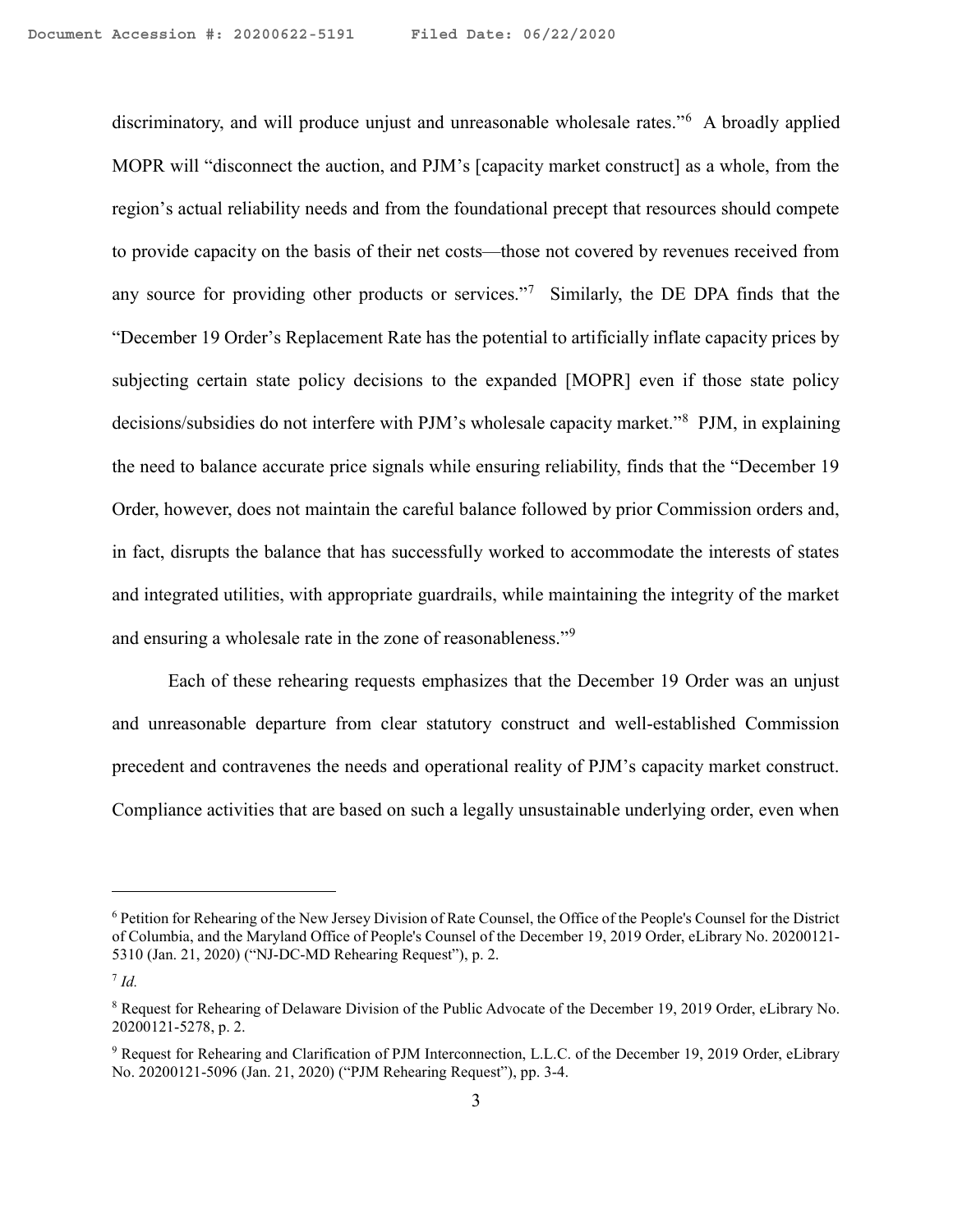undertaken in good faith, are themselves legally suspect. Thus, in developing its compliance filing, PJM must consider the very real possibility that the underlying directive for the compliance filing will be reversed. A similar air of uncertainty impacts stakeholders too, as they consider not only their legal positions, but, perhaps more importantly, their commercial and regulatory positions, while attempting to mitigate the unjust demands of the underlying order. For these reasons, the Commission would best serve PJM and its stakeholders by reconsidering many of the actions it has taken in this proceeding.

# II. PJM, AS BOTH A MATTER OF LAW AND ADMINISTRATIVE FEASIBILITY, IS UNABLE TO COMPLY WITH THE MOPR ORDERS.

As PJM explains in its rehearing request, "state default service programs are mechanisms by which load-serving entities in retail choice states acquire obligations to provide energy and related services to retail customers through a state-directed auction."<sup>10</sup> Therefore, "[a]bsent any reason to believe that winning load-serving entities in such auctions are in any way receiving an out-of-market payment for resources they then procure to provide such retail service, it is not apparent how these auctions amount to a State Subsidy, as defined in the December 19 Order."<sup>11</sup> It is for this very reason that NJ Rate Counsel, DC OPC, and MD OPC argue that, "[t]reating the … payments to [stated default service auction] suppliers as a State Subsidy triggering mitigation of the … suppliers' PJM capacity auction offers would harm competition rather than protect it" subjecting "suppliers to unnecessary, purposeless, and unjustly discriminatory risks, which, ultimately, would mean needlessly and unreasonably high costs."<sup>12</sup> Applying a MOPR to state

<sup>10</sup> PJM Rehearing Request, p. 23.

 $11$  *Id.* 

<sup>12</sup> NJ-DC-MD Rehearing Request, p. 44.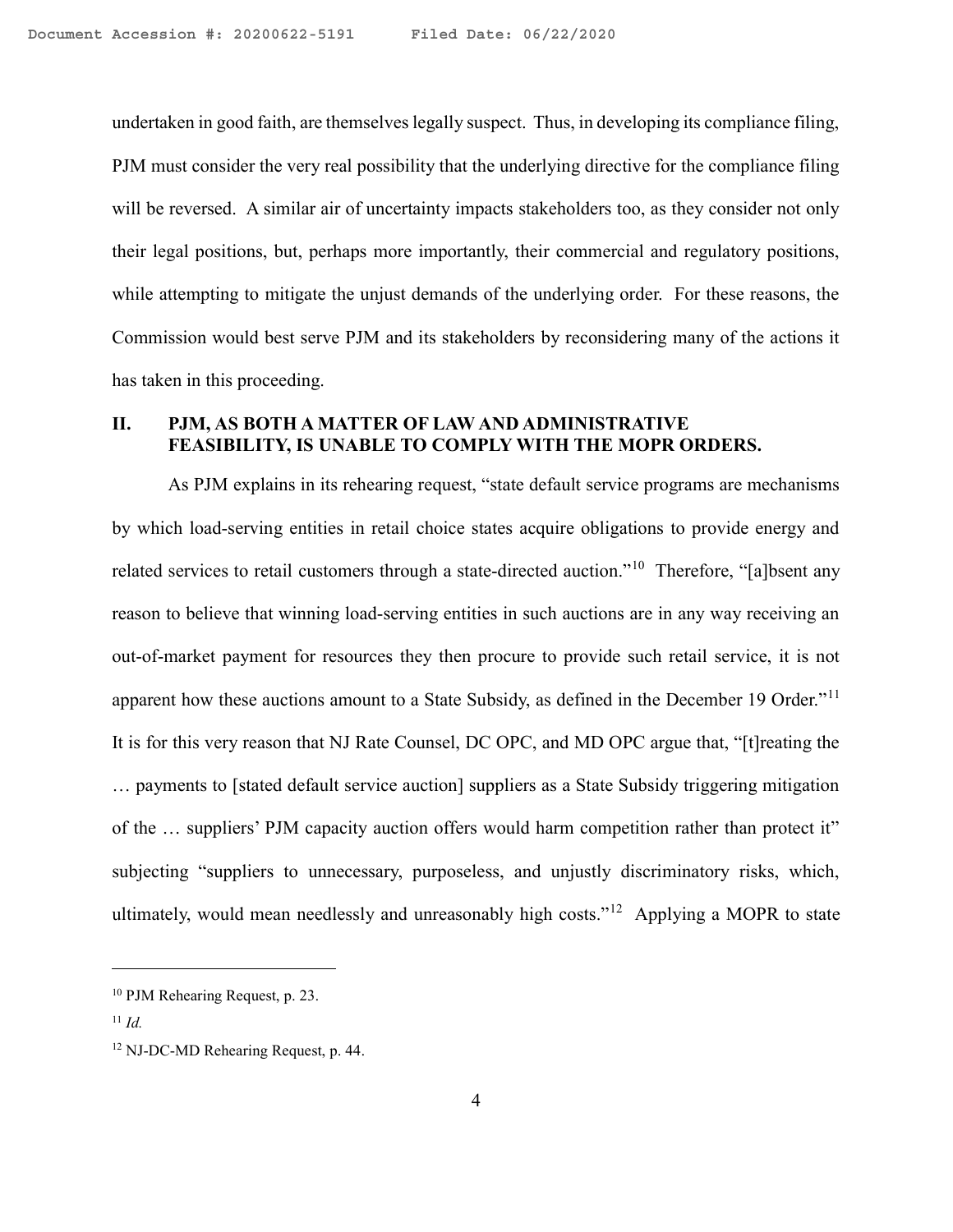default service auctions is also inconsistent with prior Commission policy, which "has been careful in the past to preserve and not impede state authority to conduct competitive procedures to procure resources to serve retail load."<sup>13</sup>

Unfortunately, despite the fact that the December 19 Order "identifies no basis in law, fact, or Commission precedent for such a decision,"<sup>14</sup> paragraph no. 386 of the Rehearing Order reiterates the Commission's mistaken belief that "[s]tate default service auctions meet the definition of State Subsidy."<sup>15</sup> PJM, in its June Compliance Filing, again "recognizes that these auctions only occur in states that have retail competition, because wholesale electric supply must be procured for those customers who do not choose a competitive supplier and generally are conducted in a manner that provides the benefits of economic efficiency to end-use customers."<sup>16</sup> Furthermore, as PJM explains, one of its "primary responsibilities," and presumably a primary goal of the December 19 Order, "is to support robust, competitive and non-discriminatory power markets in the PJM Region—not only the organized markets, but the attendant bilateral market activity as well."<sup>17</sup> The application of a MOPR to state default service auctions is an anathema to the existence of these state-directed, but market-driven, mechanisms for competitively procuring retail energy requirements. While PJM's Compliance Filing is a good faith effort to meet the Commission's misbegotten directive, no amount of administrative or regulatory manipulations can overcome the MOPR Orders' failings.

 $13$  *Id.* 

 $14$  *Id.* 

<sup>&</sup>lt;sup>15</sup> Rehearing Order, P 386.

<sup>&</sup>lt;sup>16</sup> June Compliance Filing, p. 16.

 $17$  *Id.*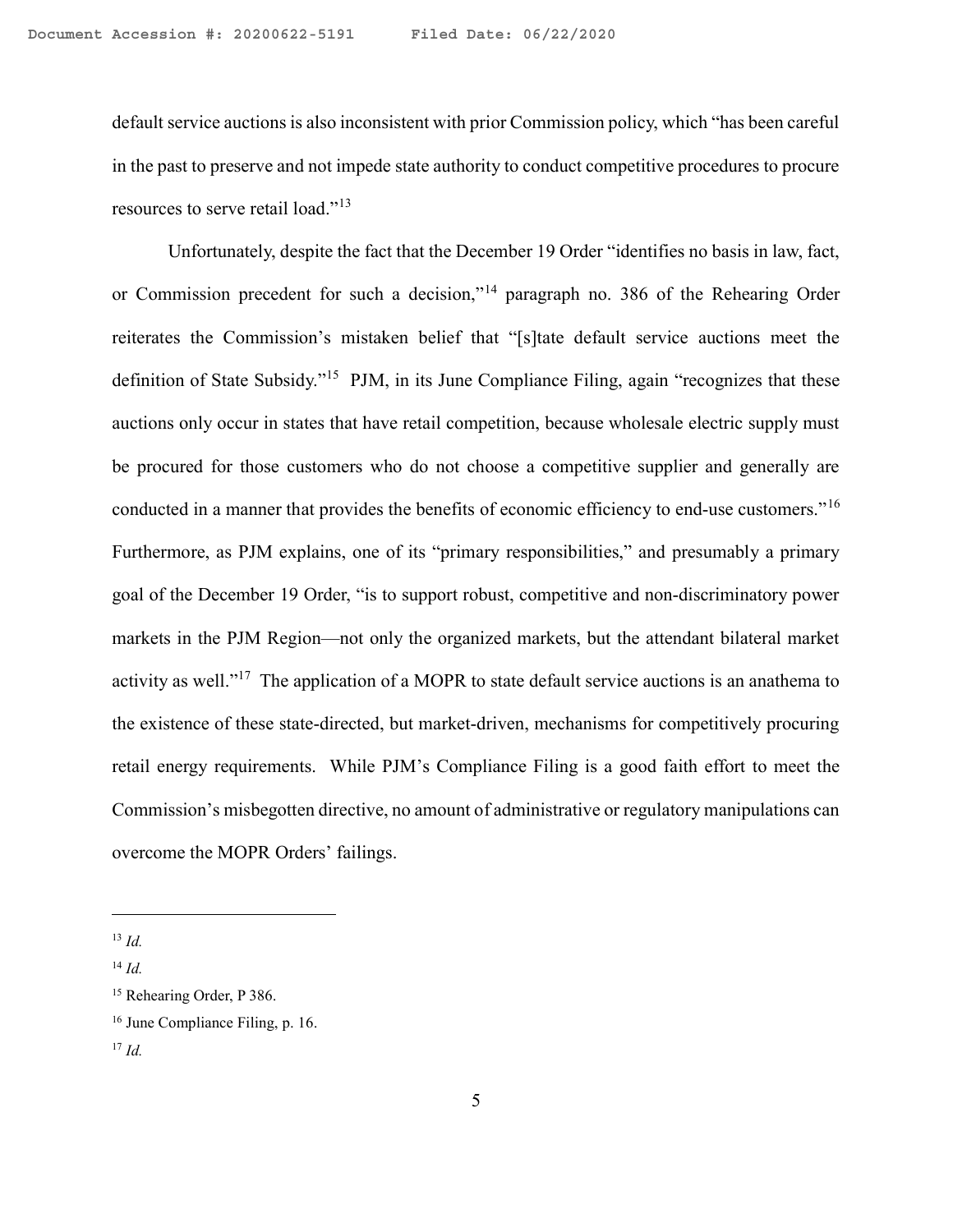As the June Compliance Filing explains, a "significant amount of efficient competitive commercial activity surrounds such auctions as they are conducted today—both in the submission of bids for tranches of service, but also importantly in the secondary bilateral activity conducted to hedge or supply such tranches of default service—all of which could be considered an indirect subsidy with very material consequences to Capacity Resources."<sup>18</sup> Importantly, as PJM notes, many market participants, especially in the secondary markets, "will not even have visibility into how or where their energy is being used."<sup>19</sup> In other words, these market participants could be subject to the MOPR and not even know it. As explained by PJM and others, including parties who support the concept of a more limited MOPR, "a blanket definition of any direct or indirect revenues resulting from a state default service auction award as a State Subsidy would result in subjecting the majority, if not all, Capacity Resources in PJM to the MOPR, because winning bids in default service auctions are not tied to any particular generating resource."<sup>20</sup> While the intended target of the December 19 Order was supposed distortions in PJM's capacity market, the impact of applying the MOPR to state default service auctions would reach well beyond the capacity market because a winning market participant "may satisfy its default retail service obligations

 $18$  Id.

 $19$  *Id.* (emphasis added).

 $^{20}$  Id., p 17 (citing, Motion for Leave to File Answer and Answer of the Public Utilities Commission of Ohio, eLibrary No. 20200528-5244 (May 28, 2020), at Exhibit A; Request for Limited Rehearing of the Pennsylvania Public Utility Commission, eLibrary No. 20200518-5137 (May 18, 2020), pp. 13-17; Request for Rehearing or, in the Alternative, Clarification of Vistra Energy Corp. and Dynegy Marketing and Trade, LLC, eLibrary No. 20200518-5162 (May 18, 2020), pp. 5-10; Request for Rehearing of Energy Harbor LLC, eLibrary No. 20200518-5163 (May 18, 2020), pp. 4- 7 (May 18, 2020); Comments of the PJM Power Providers Group, eLibrary No. 20200515-5228 (May 15, 2020), pp. 6-8; Comments of Calpine Corporation, eLibrary No. 20200515-5236 (May 15, 2020), pp. 6-8; Comments of the Organization of PJM States, Inc., eLibrary No. 20200515-5266 (May 15, 2020), p. 26; Comments and Protest of the New Jersey Board of Public Utilities, eLibrary No. 20200515-5262 (May 15, 2020), pp. 8-12; Comments and Limited Protest of the Maryland Public Service Commission, eLibrary No. 20200515-5271 (May 15, 2020), pp. 5-8).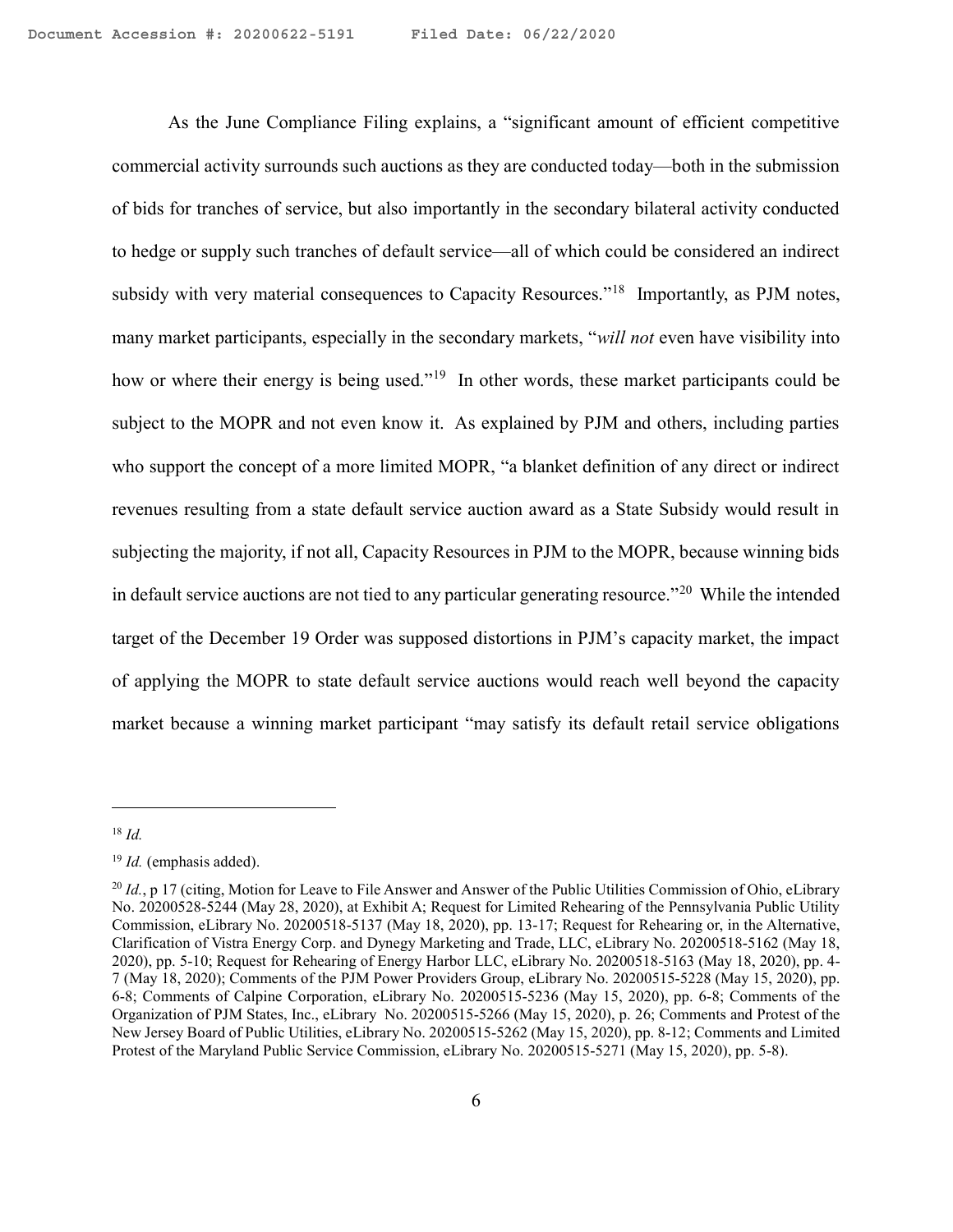through numerous voluntary bilateral transactions with third parties at any time in advance of the Day-ahead Energy Market and Real-time Energy Market, or may simply carry the obligation into the Day-ahead Energy Market and Real-time Energy Market."<sup>21</sup>

Because of the very nature of the interaction among PJM's markets and the attendant secondary markets, a specific resource may be completely unaware that its energy is being used to satisfy requirements in a state default service auction and, thus, that it is subject to the MOPR. Moreover, as PJM explains, that specific resource "with no other form of State Subsidy could potentially be subject to the asset life ban and/or capacity revenue forfeiture provisions simply because the Capacity Market Seller did not certify that the resource is a Capacity Resource with State Subsidy, but provided supply (directly or indirectly) to a default service award winner."<sup>22</sup> Such an outcome, PJM correctly predicts, "could paralyze the voluntary bilateral markets as they exist today."<sup>23</sup> While this result may not be the Commission's intent, it will be the consequence of the MOPR Orders' unwarranted intrusion into markets traditionally overseen by the states.

Finally, PJM's parade of horribles does not even address the administrative nightmare of applying a MOPR to multiple markets with very different auction schedules. While PJM's Base Residual Auction ("BRA") is traditionally a three-year-ahead auction that occurs in May, that is not the case for many of the state default service auctions.<sup>24</sup> Some state default service auctions occur earlier in the year, others occur later in the year. Some auctions, like the BRA, cover a three

 $^{21}$  *Id.* 

 $^{22}$  *Id.*, p. 18

 $^{23}$  *Id.* 

<sup>&</sup>lt;sup>24</sup> A BRA that occurs in May and looks to procure resources three years ahead won't even be a reality for PJM for at least the next three auction cycles because of auction delays stemming from this proceeding.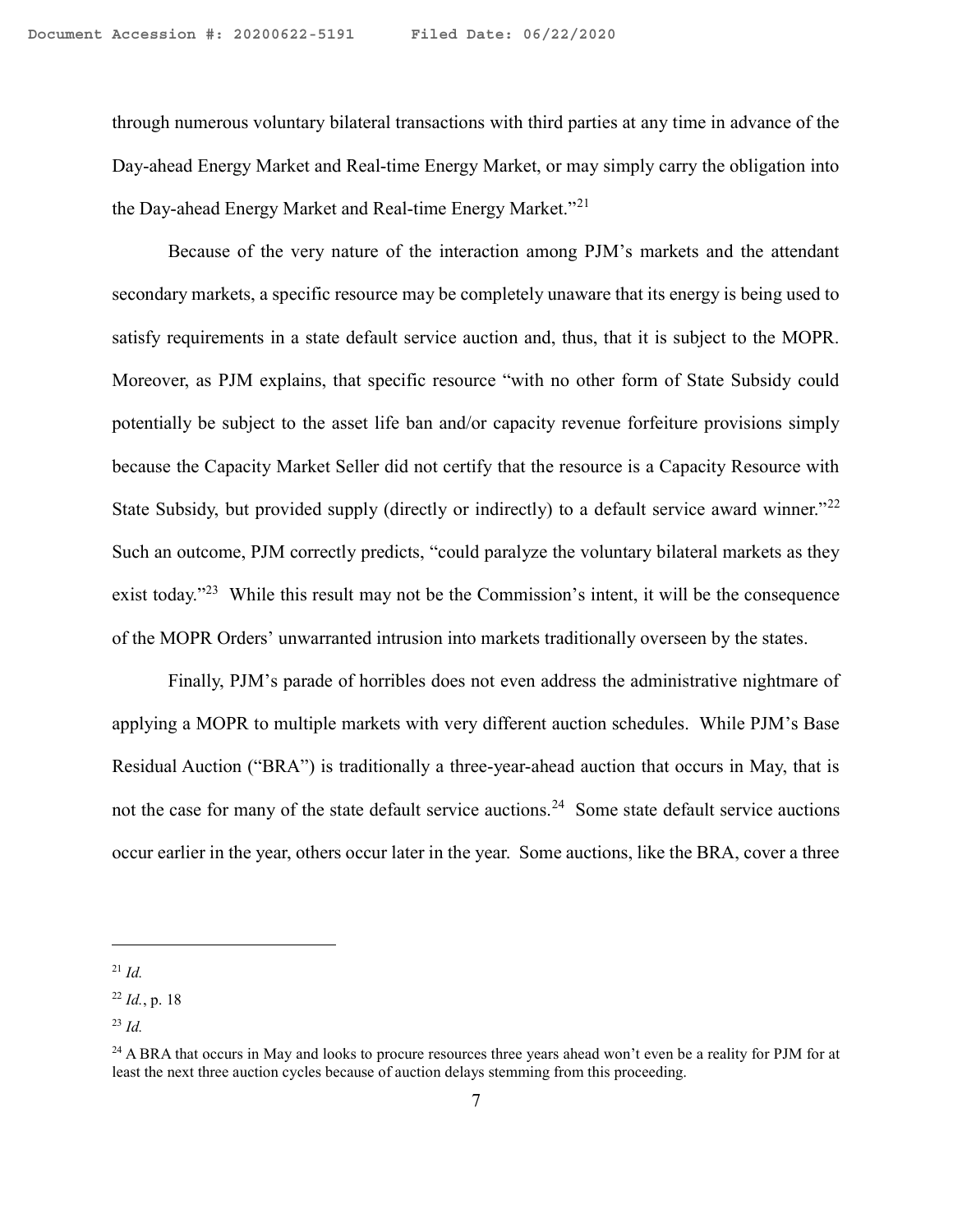year window while others look ahead only one or two years. Again, the directives of the December 19 Order and the Rehearing Order provide no recognition of this problem, let alone any administrative guidance on addressing it.

While the Joint Consumer Advocates appreciate PJM's earnest attempt to work within the confines of an unjust and unreasonable requirement, the June Compliance Filing demonstrates that meeting those requirements in a just, reasonable, and administratively feasible fashion is simply not possible.

# III. CONCLUSION

The Joint Consumer Advocates respectfully request that the Commission consider the Protest herein.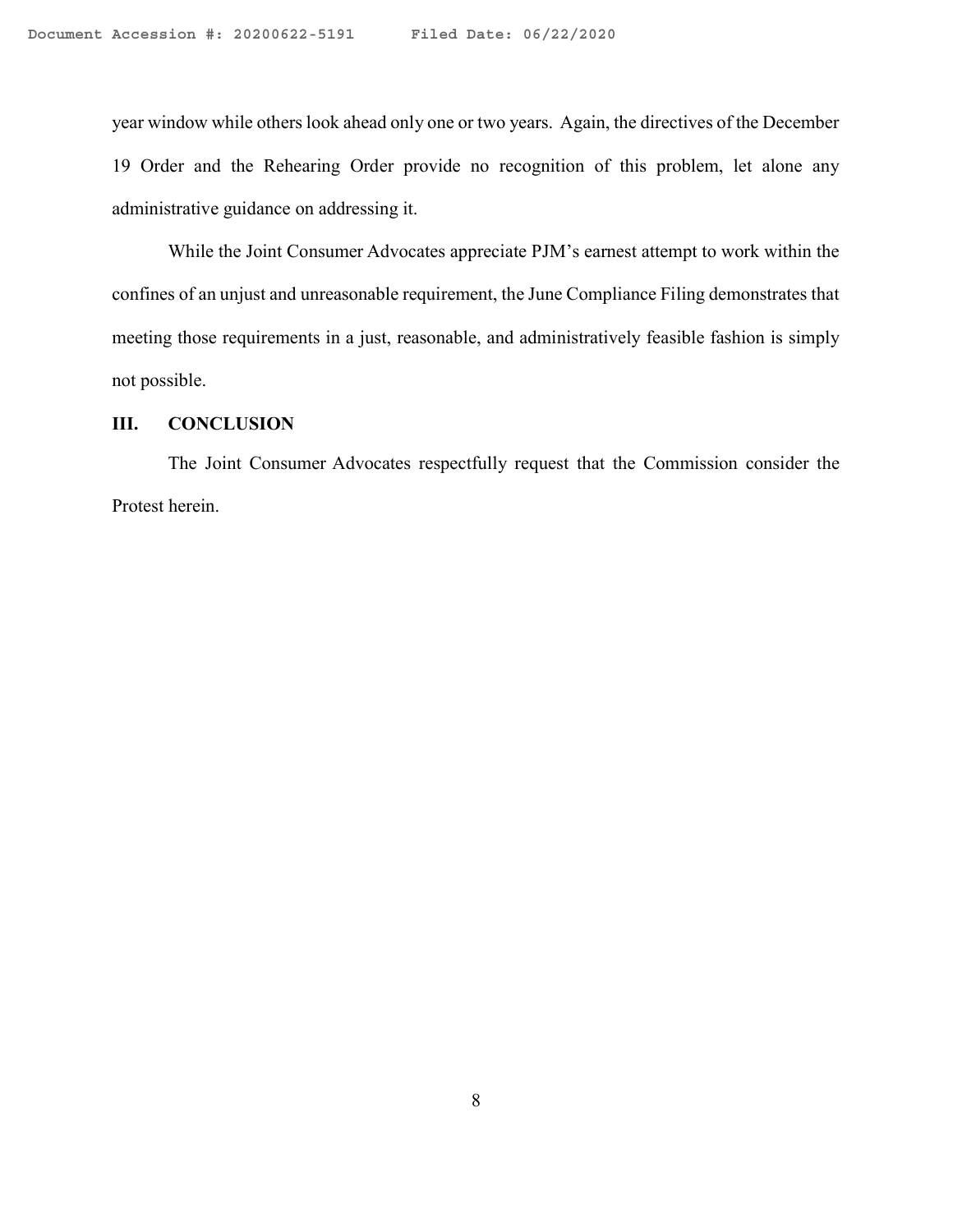#### Respectfully submitted,

/s/ Brian O. Lipman Stefanie A. Brand, Esq. Brian O. Lipman, Esq. Felicia Thomas-Friel, Esq. Henry Ogden, Esq. NEW JERSEY DIVISION OF RATE COUNSEL 140 East Front Street, 4th Floor P.O. Box 003 Trenton, NJ 08625 Telephone: (609) 984-1460 Facsimile: (609) 292-2923 sbrand@rpa.nj.gov blipman@rpa.nj.gov fthomas@rpa.nj.gov hogden@rpa.nj.gov

/s/ William F. Fields William F. Fields Deputy People's Counsel Joseph G. Cleaver Senior Assistant People's Counsel Maryland Office of People's Counsel 6 Saint Paul Street, Suite 2102 Baltimore, Maryland 21202 (410)767-8150 (410)333-3616 (facsimile) william.fields@maryland.gov

/s/ Sandra Mattavous-Frye Sandra Mattavous-Frye People's Counsel for the District of Columbia Karen R. Sistrunk Deputy People's Counsel Anjali G. Patel Frederick (Erik) Heinle III Assistant People's Counsel Office of the People's Counsel for the District of Columbia 1133 15th Street, N.W., Suite 500 Washington, DC 20005-2710 202-261-1182 fheinle@opc-dc.gov

/s/ Regina A. Iorii

Regina A. Iorii (De. Bar No. 2600) Deputy Attorney General Delaware Department of Justice 820 N. French Street, 4th Floor Wilmington, DE 19801 (302) 577-8159 regina.iorii@delaware.gov

In the Capacity as Counsel for the Delaware Division of the Public Advocate Only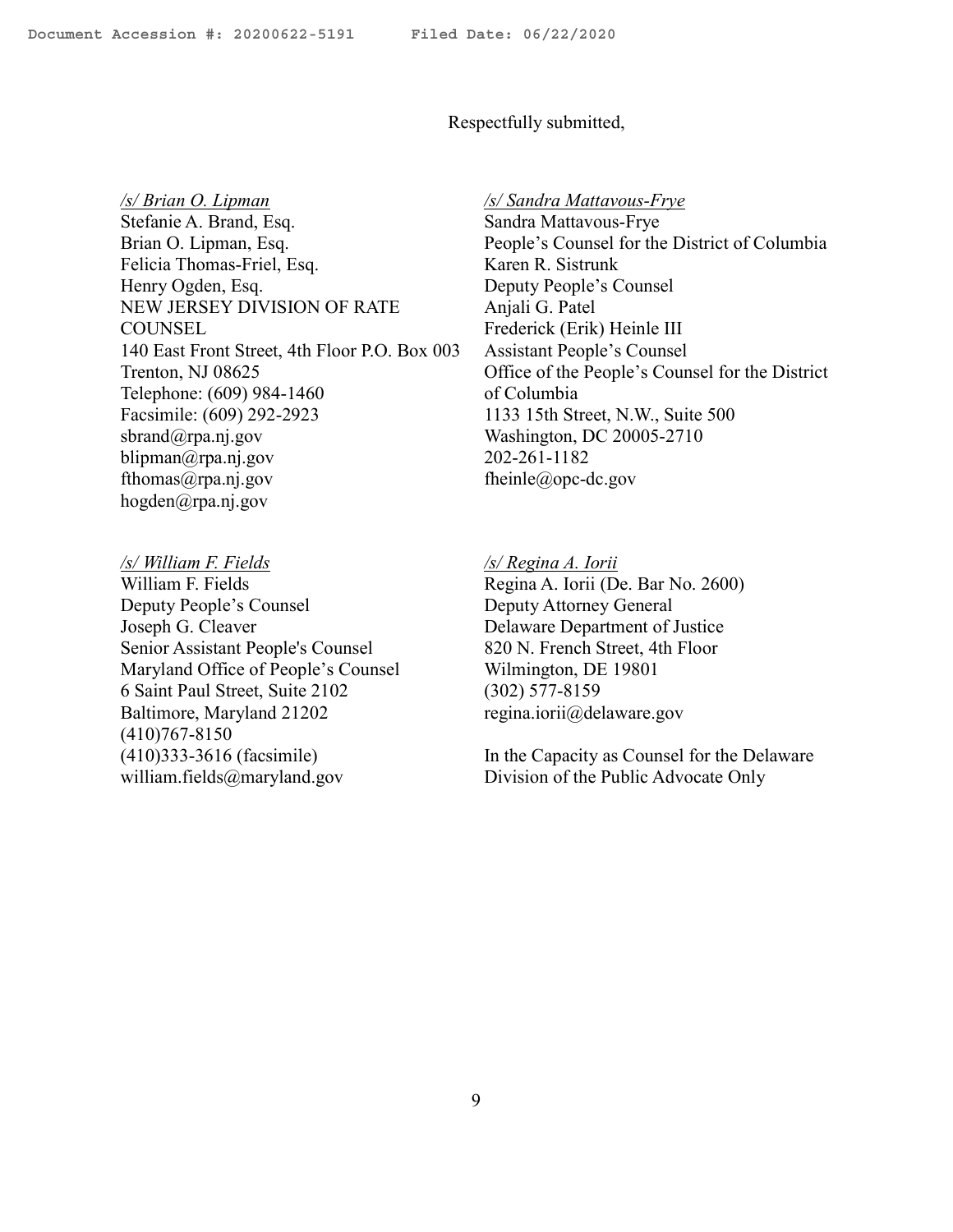/s/ Julie L. Soderna Julie L. Soderna General Counsel Eric DeBellis Regulatory Counsel Citizens Utility Board 309 W. Washington, Ste. 800 Chicago, IL 60606 (312) 263-4282 x112 (312) 263-4329 fax jsoderna@citizensutilityboard.org edebellis@citizensutilityboard.org /s/ David T. Evrard

Assistant Consumer Advocate PA Office of Consumer Advocate 555 Walnut St. 5<sup>th</sup> Floor Harrisburg, PA 17101-1923 (717) 783-5048 devrard@paoca.org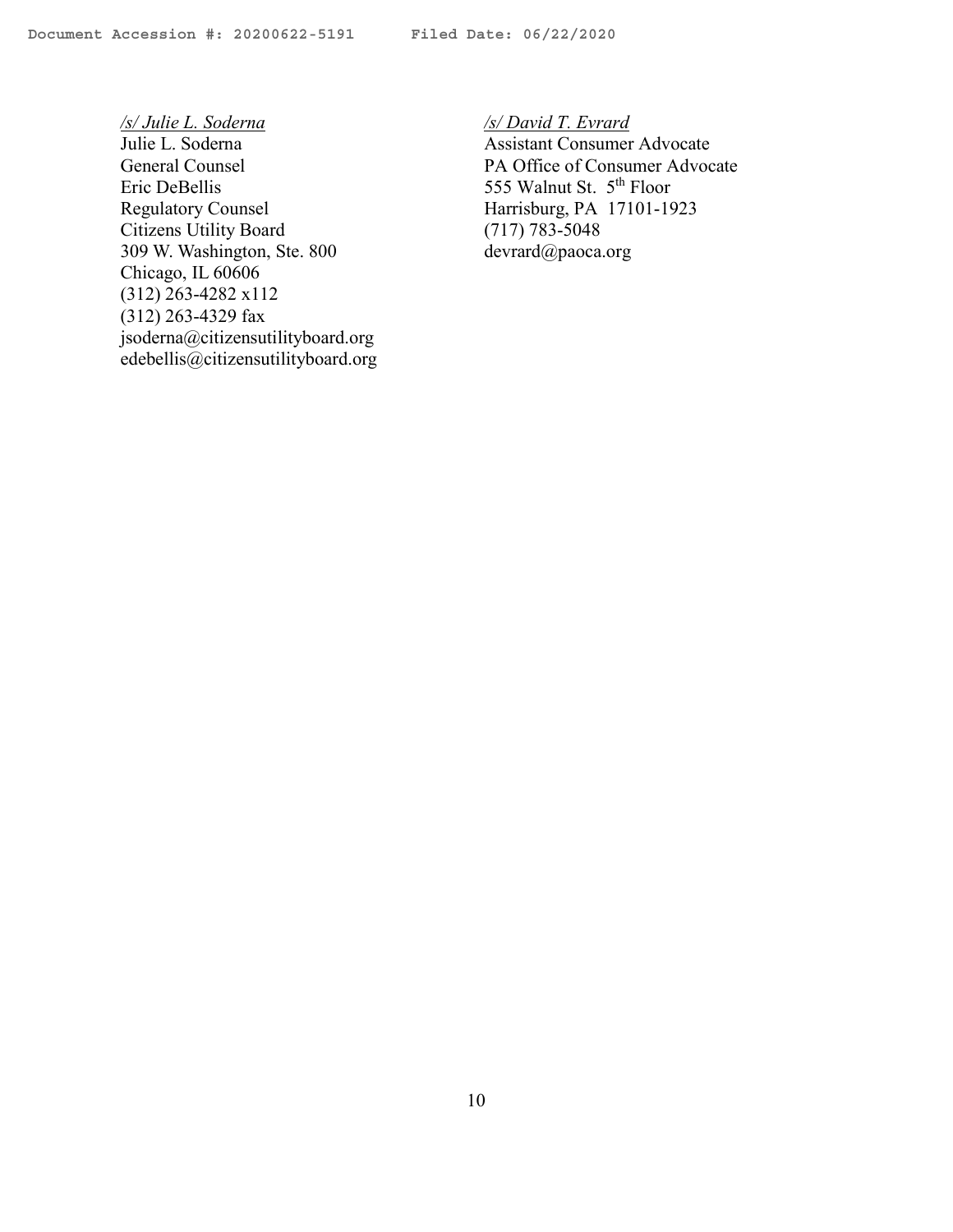# CERTIFICATE OF SERVICE

I hereby certify that I have this day caused the foregoing document to be served upon each

person designated on the official service list compiled by the Secretary in this proceeding.

Dated on this 22<sup>nd</sup> day of June, 2020.

/s/ Frederick (Erik) Heinle III Frederick (Erik) Heinle III Assistant People's Counsel Office of the People's Counsel for the District of Columbia 1133 15th Street, N.W., Suite 500 Washington, DC 20005-2710 202-261-1182 fheinle@opc-dc.gov